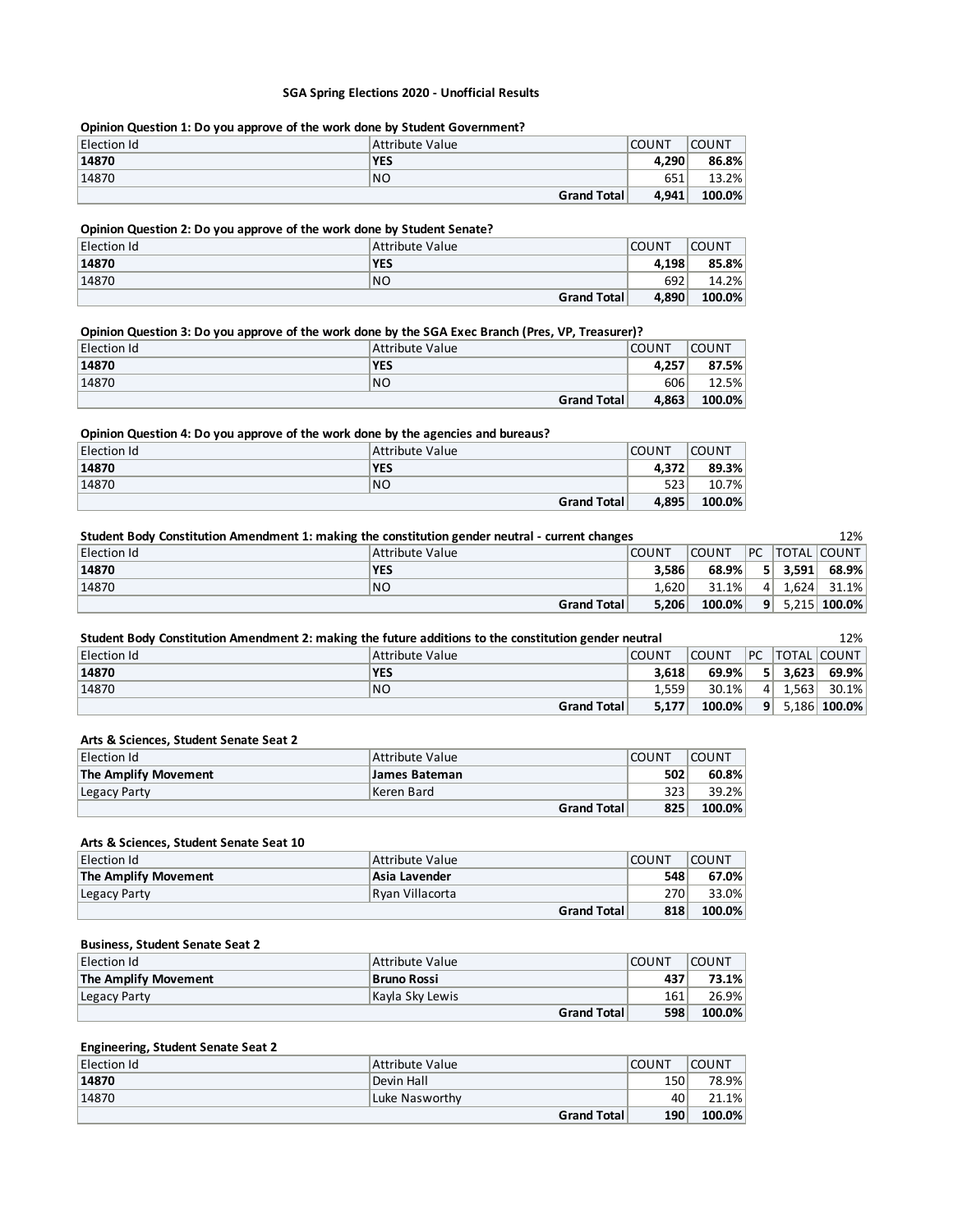#### **Social Sciences & Public Policy, Student Senate Seat 2**

| Election Id          | Attribute Value    | <b>COUNT</b> | <b>COUNT</b> |
|----------------------|--------------------|--------------|--------------|
| The Amplify Movement | Christian Sam      | 339          | 59.8%        |
| Legacy Party         | Shayna Cohen       | 228          | 40.2%        |
|                      | <b>Grand Total</b> | 567          | 100.0%       |

### **Social Sciences & Public Policy, Student Senate Seat 4**

| Election Id          | Attribute Value    | <b>COUNT</b> | <b>COUNT</b> |
|----------------------|--------------------|--------------|--------------|
| The Amplify Movement | Ashley Gonzalez    | 370          | 66.1%        |
| Legacy Party         | Nikita Velmakin    | 190          | 33.9%        |
|                      | <b>Grand Total</b> | 560          | 100.0%       |

### **Undergraduate Studies, Student Senate Seat 2**

| Election Id          | Attribute Value   | <b>COUNT</b> | COUNT  |
|----------------------|-------------------|--------------|--------|
|                      |                   |              |        |
| The Amplify Movement | Deía Medley-Neyra | 1.259        | 65.1%  |
| Legacy Party         | Aaron Simonson    | 675          | 34.9%  |
|                      | Grand Total       | 1.934        | 100.0% |

#### **Undergraduate Studies, Student Senate Seat 4**

| Election Id          | Attribute Value     | <b>COUNT</b> | <b>COUNT</b> |
|----------------------|---------------------|--------------|--------------|
| The Amplify Movement | Ahmad Omar Daraldik | 1.207        | 62.7%        |
| Legacy Party         | Ben McBraver        | 719          | 37.3%        |
|                      | Grand Total         | 1.926        | 100.0%       |

### **Undergraduate Studies, Student Senate Seat 6**

| Election Id                 | Attribute Value       | <b>COUNT</b> | COUNT  |
|-----------------------------|-----------------------|--------------|--------|
| <b>The Amplify Movement</b> | <b>Trenton Tookes</b> | 1.252        | 64.7%  |
| Legacy Party                | Nicholas Bamberg      | 682          | 35.3%  |
|                             | <b>Grand Total</b>    | 1.934        | 100.0% |

## **Undergraduate Studies, Student Senate Seat 8**

| Election Id          | Attribute Value    | <b>COUNT</b> | COUNT  |
|----------------------|--------------------|--------------|--------|
| The Amplify Movement | Donald Ross III    | 1.232        | 63.8%  |
| Legacy Party         | Patricio Klainer   | 698          | 36.2%  |
|                      | <b>Grand Total</b> | 1.930        | 100.0% |

### **Undergraduate Studies, Student Senate Seat 10**

| Election Id          | Attribute Value         | <b>COUNT</b> | <b>COUNT</b> |
|----------------------|-------------------------|--------------|--------------|
| The Amplify Movement | <b>Elizabeth Chabot</b> | 1.095        | 56.3%        |
| Legacy Party         | Donovan Ferguson        | 582          | 29.9%        |
| Independent          | Ray Fernandez           | 268          | 13.8%        |
|                      | Grand Total             | 1.945        | 100.0%       |

### **Undergraduate Studies, Student Senate Seat 12**

| Election Id          | Attribute Value   | <b>COUNT</b> | COUNT  |
|----------------------|-------------------|--------------|--------|
| The Amplify Movement | <b>Can Kilinc</b> | 1.157        | 60.2%  |
| Legacy Party         | Connor Hale       | 765          | 39.8%  |
|                      | Grand Total       | 1.922        | 100.0% |

## **Undergraduate Studies, Student Senate Seat 14**

| Election Id          | Attribute Value    | <b>COUNT</b> | COUNT     |
|----------------------|--------------------|--------------|-----------|
| The Amplify Movement | Brandan Louis      | 1.180        | 61.7%     |
| Legacy Party         | Lauren Callahan    | 733          | 38.3%     |
|                      | <b>Grand Total</b> | 1.913        | $100.0\%$ |

### **Undergraduate Studies, Student Senate Seat 16**

| Election Id          | Attribute Value           | <b>COUNT</b> | <b>COUNT</b> |
|----------------------|---------------------------|--------------|--------------|
| The Amplify Movement | Alfredo Alejandro Alvarez | 1.267        | 66.3%        |
| Legacy Party         | Samuel Bogle              | 645          | 33.7%        |
|                      | <b>Grand Total</b>        | 1.912        | 100.0%       |